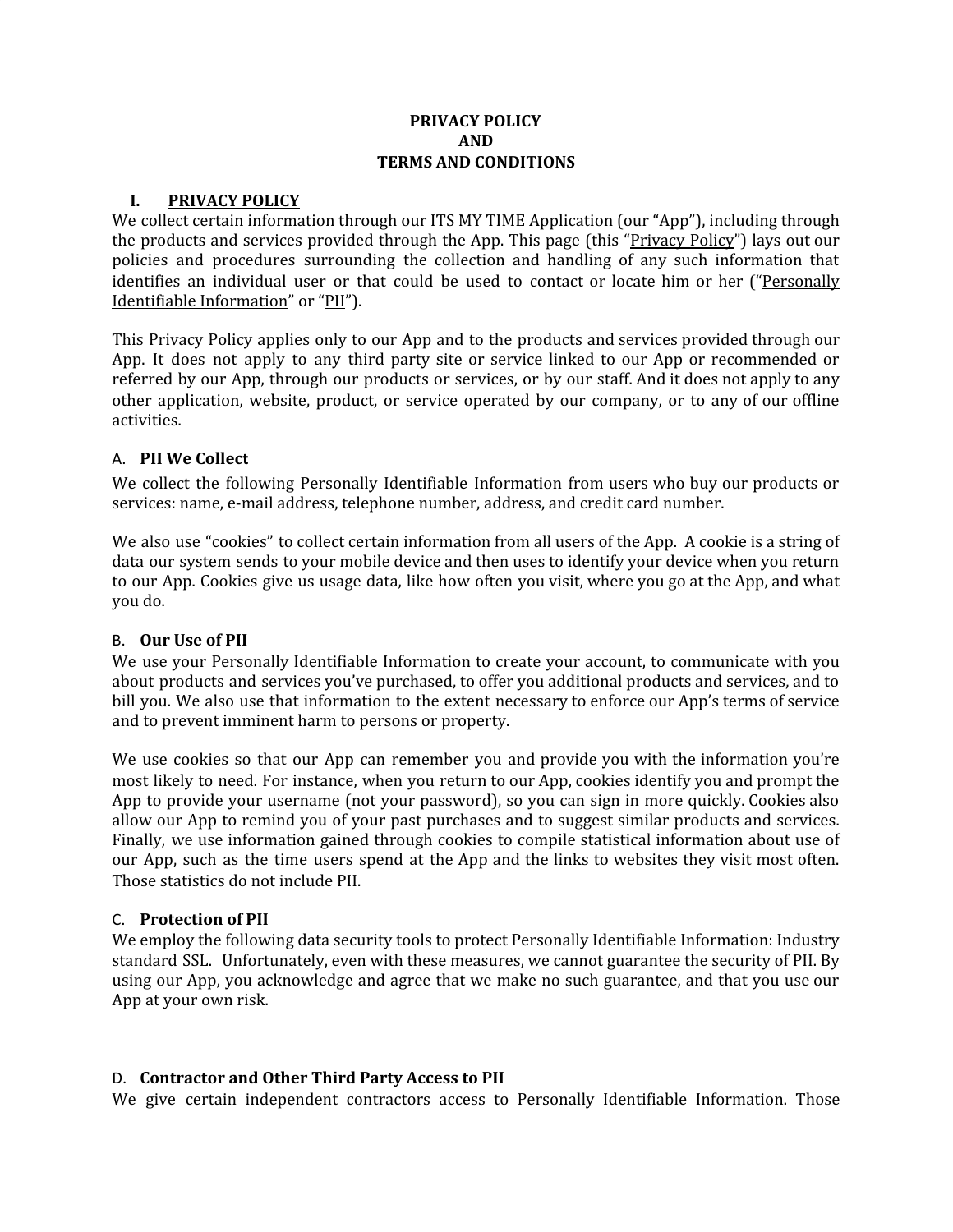contractors assist us with providing the goods and services offered by the App. All those contractors are required to sign contracts in which they promise to protect PII using procedures reasonably similar to ours. (Users are not third party beneficiaries of those contracts.) We also may disclose PII to attorneys, collection agencies, or law enforcement authorities to address potential AUP violations, other contract violations, or illegal behavior. And we disclose any information demanded in a court order or otherwise required by law or to prevent imminent harm to persons or property. Finally, we may share PII in connection with a corporate transaction, like a merger or sale of our company, or a sale of all or substantially all of our assets or of the product or service line you received from us, or a bankruptcy.

As noted above, we compile App usage statistics from data collected through cookies. We may publish those statistics or share them with third parties, but they don't include PII.

Except as set forth in this Privacy Policy, we do not share PII with third parties.

# E. **Accessing and Correcting Your PII**

You can access and change any Personally Identifiable Information we store through your "My Account" page.

## F. **Amendment of This Privacy Policy**

We may change this Privacy Policy at any time by posting a new version on this page or on a successor page. The new version will become effective on the date it's posted, which will be listed at the top of the page as the new Effective Date.

## **II. TERMS AND CONDITIONS**

## A. **Opting Out**

As regards to communications directed to you, we allow you to opt-out of receiving communications from the App about new features or services. If you object to receiving such communications for any reason, you may stop the communications by e-mailing your request to [fitcomapp@gmail.com](mailto:fitcomapp@gmail.com).

## B. **Children's Guidelines**

The App does not accept members under the age of 13. Any PII submitted by a child under the age of 13 will be deleted.

# C. **Advertising**

The ads appearing on the App are delivered to you by ITS MY TIME who may use information (excluding personal information such as your name, address, email address or telephone number) about your visits to this and other apps or web sites in order to provide advertisements about goods and services of interest to you. If you would like more information about this practice please send your request to [fitcomapp@gmail.com.](mailto:fitcomapp@gmail.com)

#### D. **Use of Email Data**

ITS MY TIME will use your e-mail address to send confirmations, important updates and newsletters. Members who sign up will receive ITS MY TIME, Inc.'s newsletter and notifications of specials. Users can choose to unsubscribe from ITS MY TIME, Inc.'s newsletters or product-related announcements at any time by following the unsubscribe instructions found in each email, or by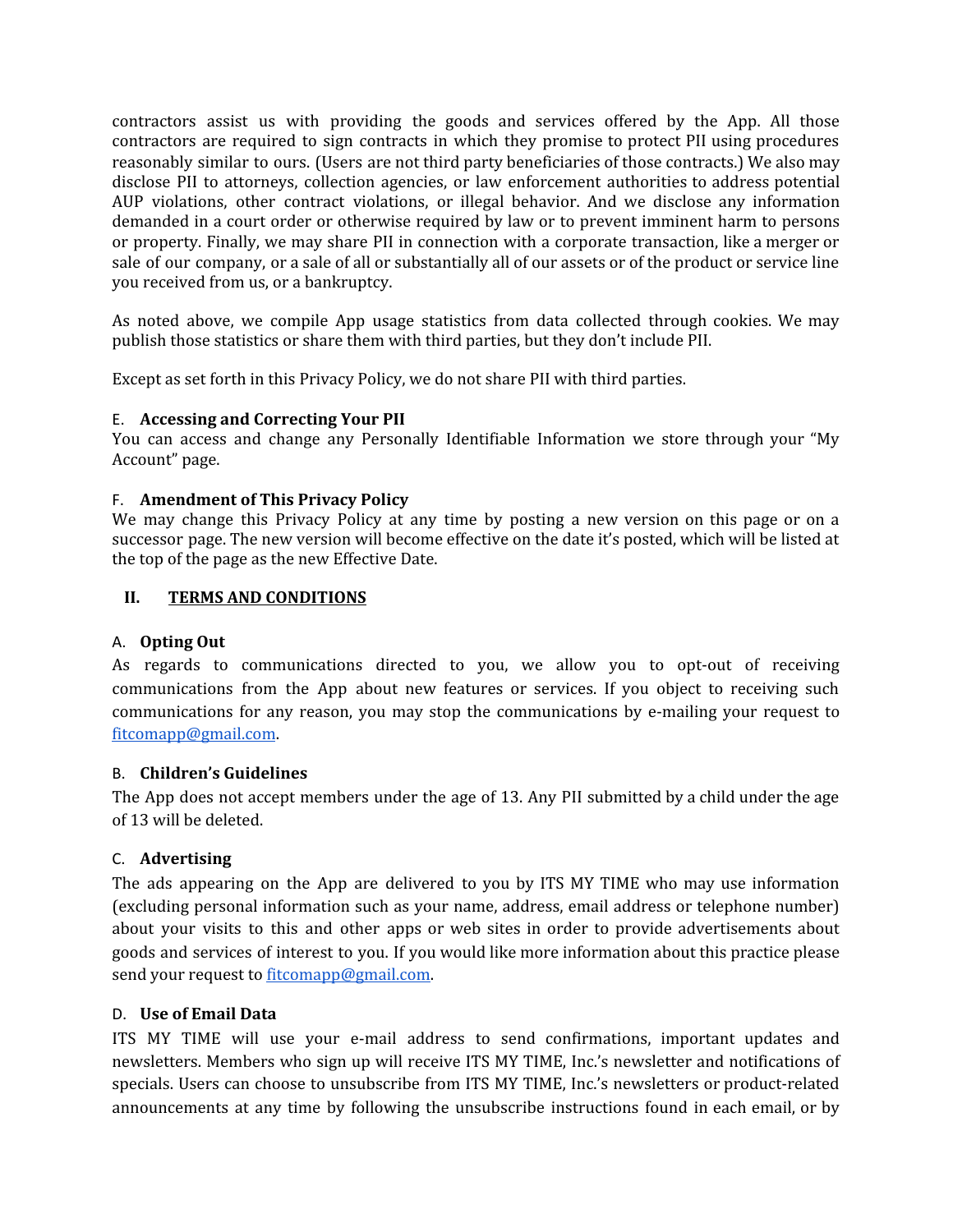e-mailing your request to [fitcomapp@gmail.com](mailto:fitcommapp@gmail.com) when writing to the webmaster please forward a copy of the announcement email you received.

## **E. User Content**

There is no tolerance for objectionable content or abusive behavior. A user may flag your content as abusive. A report will be sent to the administrator and reviewed within 24 hours if the content is inappropriate it may be removed and you may be blocked from further use within the app.

## **F. ITS MY TIME Premium Subscription**

Access customized workouts and programs

Upgrades to ITS MY TIME Premium add the features listed above and is available through a monthly subscription for \$5.99. Each subscription is auto-renewing. Subscription applies to ITS MY TIME – Health Coaching & Fitness.

Subscription Details: Subscription automatically renews unless auto-renew is turned off at least 24-hours before the end of the current period. Payment will be charged to iTunes/PlayStore Account at confirmation of purchase. Account will be charged for renewal within 24-hours prior to the end of the current period, and identify the cost of the renewal. Subscriptions may be managed by the user and auto-renewal may be turned off by going to the user's Account Settings after purchase. No cancellation of the current subscription is allowed during active subscription period

## **G. Waiver and Release**

**IF YOU HAVE A MEDICAL OR HEART CONDITION THAT IMPACTS YOUR ABILITY TO EXERCISE YOU SHOULD CONSULT WITH YOUR PHYSICIAN BEFORE USING THE APP. TO THE MAXIMUM EXTENT PERMITTED BY APPLICABLE LAW, YOU, ON BEHALF OF YOURSELF AND YOUR HEIRS, SPOUSE, GUARDIANS, LEGAL REPRESENTATIVES, AGENTS, EXECUTORS, ADMINISTRATORS, SUCCESSORS, AND ASSIGNS (COLLECTIVELY, THE "RELEASORS"), AGREE THAT SUCH RELEASORS SHALL NOT HAVE ANY RIGHT OR CAUSE OF ACTION, AND HEREBY FULLY, FINALLY, AND FOREVER RELEASE, INDEMNIFY, DISCHARGE, AND ACQUIT ITS MY TIME, AND IT PAST, CURRENT AND FUTURE MEMBERS, SHAREHOLDERS, EMPLOYEES, OFFICERS, DIRECTORS, SUBSIDIARIES, PARENT ENTITIES, TRAINERS ON THE APP, ATTORNEYS, PRINCIPALS, TRUSTEES, REPRESENTATIVES, AGENTS, PARTNERS, AFFILIATES, PREDECESSORS, SUCCESSORS, OPERATING PARTNERSHIPS, GENERAL PARTNERS, INSURERS, REINSURERS, AND ASSIGNS FROM ANY AND ALL CLAIMS, SUITS, OBLIGATIONS, COSTS, DAMAGES, LOSSES, CLAIMS FOR SUMS OF MONEY, CONTRACTS, CONTROVERSIES, AGREEMENTS, JUDGMENTS, AND DEMANDS WHATSOEVER, RIGHTS, LIABILITIES, ACTIONS AND CAUSES OF ACTION OF ANY NATURE, KNOWN OR UNKNOWN, SUSPECTED OR UNSUSPECTED, AT LAW OR IN EQUITY, FIXED OR CONTINGENT, WHICH SUCH RELEASORS NOW HAVE OR MAY CLAIM TO HAVE IN THE FUTURE (COLLECTIVELY, "CLAIMS") ARISING OUT OF, BASED UPON, ATTRIBUTABLE TO, OR IN CONNECTION WITH YOUR USE OF THE APP OR ANY OF THE EXERCISES OR CHALLENGES ON THE APP.**

**YOU HEREBY ACKNOWLEDGE AND AGREE THAT BY UTILIZING THE APP, YOU HAVE**